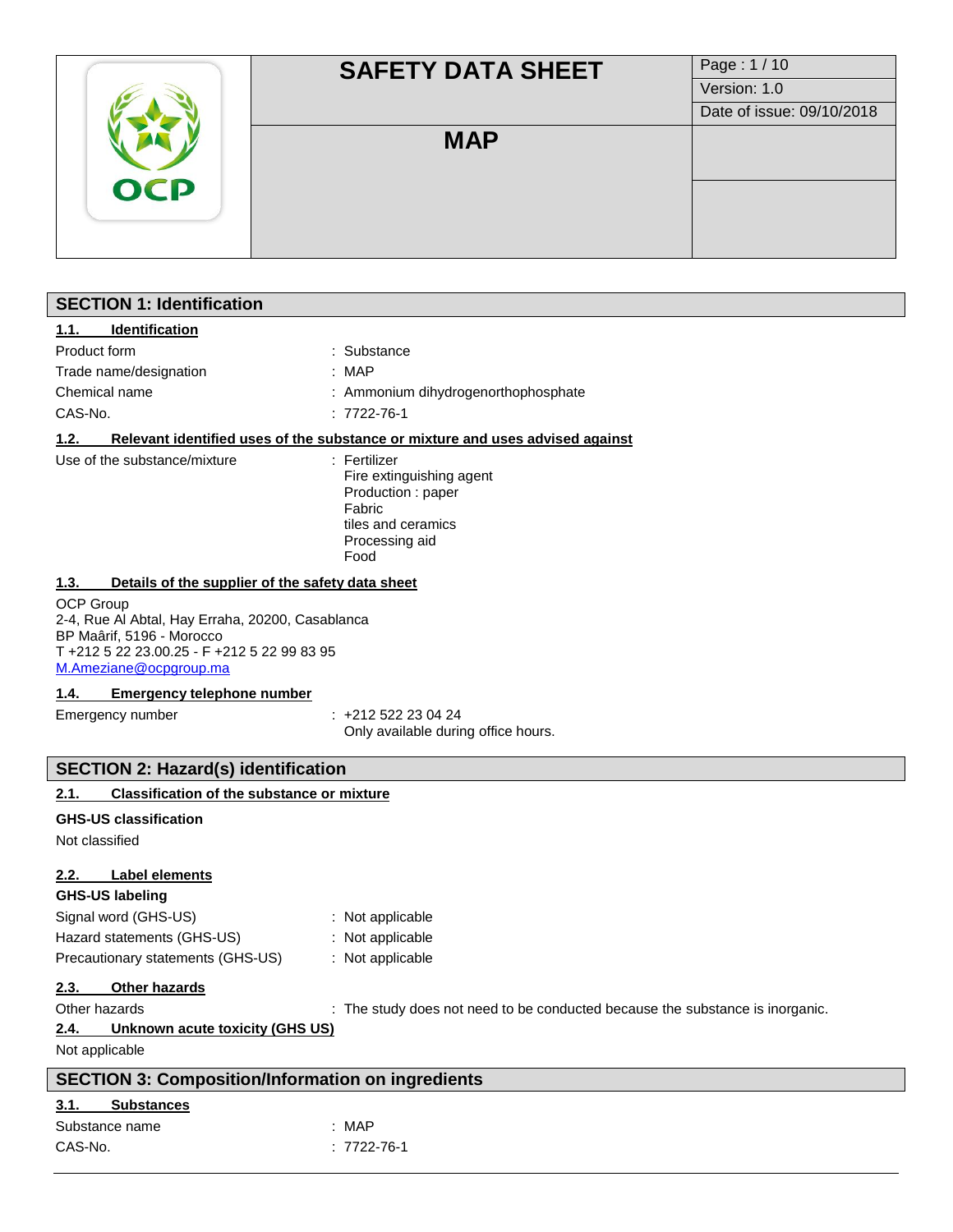| <b>OCP</b> | <b>SAFETY DATA SHEET</b> | Page: 2/10                |
|------------|--------------------------|---------------------------|
|            |                          | Version: 1.0              |
|            |                          | Date of issue: 09/10/2018 |
|            | <b>MAP</b>               |                           |
|            |                          |                           |
|            |                          |                           |
|            |                          |                           |

| Substance name                    | <b>Product identifier</b> | $\frac{9}{6}$ | <b>GHS-US classification</b> |
|-----------------------------------|---------------------------|---------------|------------------------------|
| Ammonium dihydrogenorthophosphate | (CAS-No.) 7722-76-1       | $90 - 95$     | Not classified               |
| Ammonium sulphate                 | (CAS-No.) 7783-20-2       | $5 - 10$      | Not classified               |

Full text of H-phrases: see section 16

#### **3.2. Mixtures**

Not applicable

 $\mathsf{I}$ 

| <b>SECTION 4: First aid measures</b>                                |                                                                                                                                                                                                                                                                                                                                     |  |  |  |
|---------------------------------------------------------------------|-------------------------------------------------------------------------------------------------------------------------------------------------------------------------------------------------------------------------------------------------------------------------------------------------------------------------------------|--|--|--|
| <b>Description of first aid measures</b><br>4.1.                    |                                                                                                                                                                                                                                                                                                                                     |  |  |  |
| First-aid measures general                                          | : First aider: Pay attention to self-protection!. Concerning personal protective<br>equipment to use, see item 8. Never give anything by mouth to an unconscious<br>person. In case of doubt or persistent symptoms, consult always a physician. Show<br>this safety data sheet to the doctor in attendance. Treat symptomatically. |  |  |  |
| Inhalation                                                          | : Remove person to fresh air and keep comfortable for breathing. In case of doubt or<br>persistent symptoms, consult always a physician.                                                                                                                                                                                            |  |  |  |
| Skin contact                                                        | : Take off contaminated clothing. Gently wash with plenty of soap and water. In case<br>of doubt or persistent symptoms, consult always a physician.                                                                                                                                                                                |  |  |  |
| Eye contact                                                         | : Rinse immediately carefully and thoroughly with eye-bath or water. In case of doubt<br>or persistent symptoms, consult always a physician.                                                                                                                                                                                        |  |  |  |
| Ingestion                                                           | : Rinse mouth thoroughly with water. Get medical advice/attention.                                                                                                                                                                                                                                                                  |  |  |  |
| Most important symptoms and effects, both acute and delayed<br>4.2. |                                                                                                                                                                                                                                                                                                                                     |  |  |  |
| Inhalation                                                          | : The following symptoms may occur: Inhalation of dust may cause irritation of the<br>respiratory system.                                                                                                                                                                                                                           |  |  |  |
| Skin contact                                                        | : The following symptoms may occur: Contact with dust may cause mechanical<br>irritation or drying of the skin.                                                                                                                                                                                                                     |  |  |  |
| Eye contact                                                         | : The following symptoms may occur: Dust may cause painful eye irritation and<br>tearing.                                                                                                                                                                                                                                           |  |  |  |
| Symptoms/injuries after ingestion                                   | : The following symptoms may occur: Ingestion may cause nausea and vomiting,<br>Gastrointestinal complaints.                                                                                                                                                                                                                        |  |  |  |

# **4.3. Indication of any immediate medical attention and special treatment needed**

No additional information available

| <b>SECTION 5: Firefighting measures</b>                       |                                                                                                                                                                                                                                                        |  |  |  |
|---------------------------------------------------------------|--------------------------------------------------------------------------------------------------------------------------------------------------------------------------------------------------------------------------------------------------------|--|--|--|
| <b>Extinguishing media</b><br>5.1.                            |                                                                                                                                                                                                                                                        |  |  |  |
| Suitable extinguishing media                                  | : carbon dioxide (CO2), powder, alcohol-resistant foam, hazy water.                                                                                                                                                                                    |  |  |  |
| Unsuitable extinguishing media                                | : Strong water jet.                                                                                                                                                                                                                                    |  |  |  |
| Special hazards arising from the substance or mixture<br>5.2. |                                                                                                                                                                                                                                                        |  |  |  |
| Specific hazards                                              | : Do not allow run-off from fire-fighting to enter drains or water courses. Hazardous<br>decomposition products in case of fire : POx, NOx, NH3.                                                                                                       |  |  |  |
| Reactivity                                                    | : Non flammable. Reference to other sections: 10.4 & 10.5.                                                                                                                                                                                             |  |  |  |
| <b>Advice for firefighters</b><br>5.3.                        |                                                                                                                                                                                                                                                        |  |  |  |
| Firefighting instructions                                     | : Evacuate area. Use water spray or fog for cooling exposed containers. Contain the<br>extinguishing fluids by bunding. Prevent fire-fighting water from entering<br>environment. Avoid dust formation. Knock down/dilute dust cloud with water spray. |  |  |  |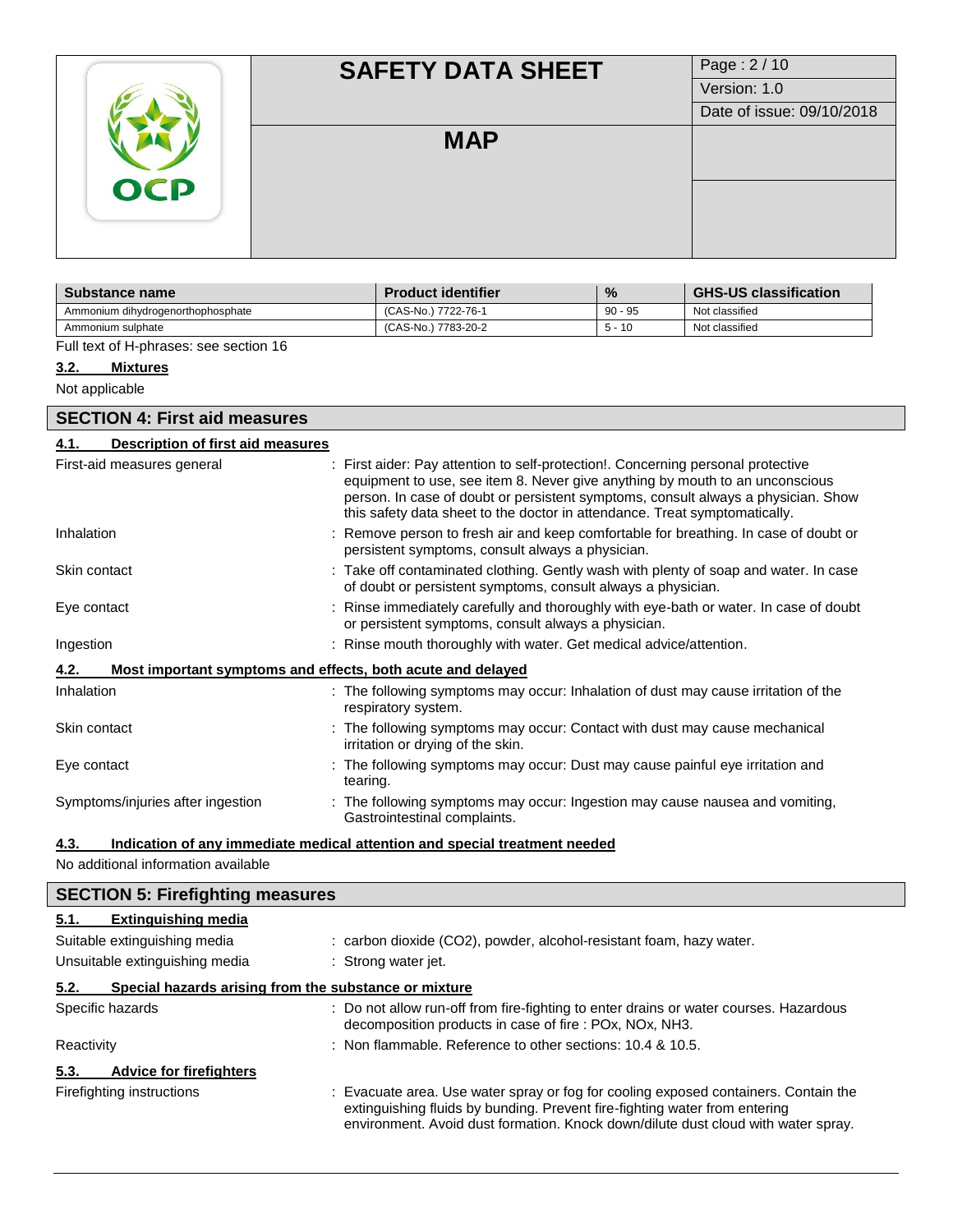|                                                     | <b>SAFETY DATA SHEET</b>                                                                                                                                                                                                                                                                                                                                                                    | Page: 3/10                |
|-----------------------------------------------------|---------------------------------------------------------------------------------------------------------------------------------------------------------------------------------------------------------------------------------------------------------------------------------------------------------------------------------------------------------------------------------------------|---------------------------|
|                                                     |                                                                                                                                                                                                                                                                                                                                                                                             | Version: 1.0              |
|                                                     |                                                                                                                                                                                                                                                                                                                                                                                             | Date of issue: 09/10/2018 |
|                                                     | <b>MAP</b>                                                                                                                                                                                                                                                                                                                                                                                  |                           |
| Protection during firefighting                      | : Do not attempt to take action without suitable protective equipment. Self-contained<br>breathing apparatus.                                                                                                                                                                                                                                                                               |                           |
| Other information                                   | : Do not allow run-off from fire-fighting to enter drains or water courses. Dispose of<br>waste in accordance with environmental legislation.                                                                                                                                                                                                                                               |                           |
| <b>SECTION 6: Accidental release measures</b>       |                                                                                                                                                                                                                                                                                                                                                                                             |                           |
| 6.1.                                                | Personal precautions, protective equipment and emergency procedures                                                                                                                                                                                                                                                                                                                         |                           |
| 6.1.1.<br>For non-emergency personnel               |                                                                                                                                                                                                                                                                                                                                                                                             |                           |
| For non-emergency personnel                         | : Evacuate unnecessary personnel. Keep upwind. Provide adequate ventilation. Wear<br>recommended personal protective equipment. Concerning personal protective<br>equipment to use, see item 8. Do not breathe dust. Ensure equipment is adequately<br>grounded. Use explosion-proof equipment. Use only non-sparking tools.                                                                |                           |
| 6.1.2.<br>For emergency responders                  |                                                                                                                                                                                                                                                                                                                                                                                             |                           |
| For emergency responders                            | : Concerning disposal elimination after cleaning, see item 13. Concerning personal<br>protective equipment to use, see item 8.                                                                                                                                                                                                                                                              |                           |
| <b>Environmental precautions</b><br>6.2.            |                                                                                                                                                                                                                                                                                                                                                                                             |                           |
|                                                     | Do not allow to enter into surface water or drains. Notify authorities if product enters sewers or public waters.                                                                                                                                                                                                                                                                           |                           |
| 6.3.                                                | Methods and material for containment and cleaning up                                                                                                                                                                                                                                                                                                                                        |                           |
| Methods for cleaning up                             | : Stop leak if safe to do so. Dam up the solid spill. Take up mechanically (sweeping,<br>shoveling) and collect in suitable container for disposal. Large spills: scoop solid spill<br>into closing containers. This material and its container must be disposed of in a safe<br>way, and as per local legislation. Avoid dust formation. Knock down/dilute dust cloud<br>with water spray. |                           |
| Reference to other sections<br>6.4.                 |                                                                                                                                                                                                                                                                                                                                                                                             |                           |
|                                                     | Concerning personal protective equipment to use, see item 8. Concerning disposal elimination after cleaning, see item 13.                                                                                                                                                                                                                                                                   |                           |
| <b>SECTION 7: Handling and storage</b>              |                                                                                                                                                                                                                                                                                                                                                                                             |                           |
| <b>Precautions for safe handling</b><br><u>7.1.</u> |                                                                                                                                                                                                                                                                                                                                                                                             |                           |
| Precautions for safe handling                       | : Provide adequate ventilation. Use personal protective equipment as required.<br>Concerning personal protective equipment to use, see item 8. Do not breathe dust.<br>Avoid contact with skin, eyes and clothing. Take any precaution to avoid mixing with<br>Incompatible materials, Refer to Section 10 on Incompatible Materials. Ensure                                                |                           |

proper process control to avoid excess waste discharge (temperature, concentration, pH, time). Avoid release to the environment. Avoid dust formation. Keep away from heat, hot surfaces, sparks, open flames and other ignition sources. No smoking. Ground/bond container and receiving equipment. Use explosion-proof equipment. Use only non-sparking tools.

Hygiene measures **industrial hygiene.** Wash hands and other exposed areas with mild soap and water before eating, drinking or smoking and when leaving work. Do not eat, drink or smoke when using this product. Keep away from food, drink and animal feedingstuffs. Remove contaminated clothes. Separate working clothes from town clothes. Launder separately. Wash contaminated clothing before reuse.

# **7.2. Conditions for safe storage, including any incompatibilities**

| Storage conditions  | : Store in a dry, cool and well-ventilated place. Do not store near or with any of the<br>incompatible materials listed in section 10. |
|---------------------|----------------------------------------------------------------------------------------------------------------------------------------|
| Packaging materials | : Keep only in the original container.                                                                                                 |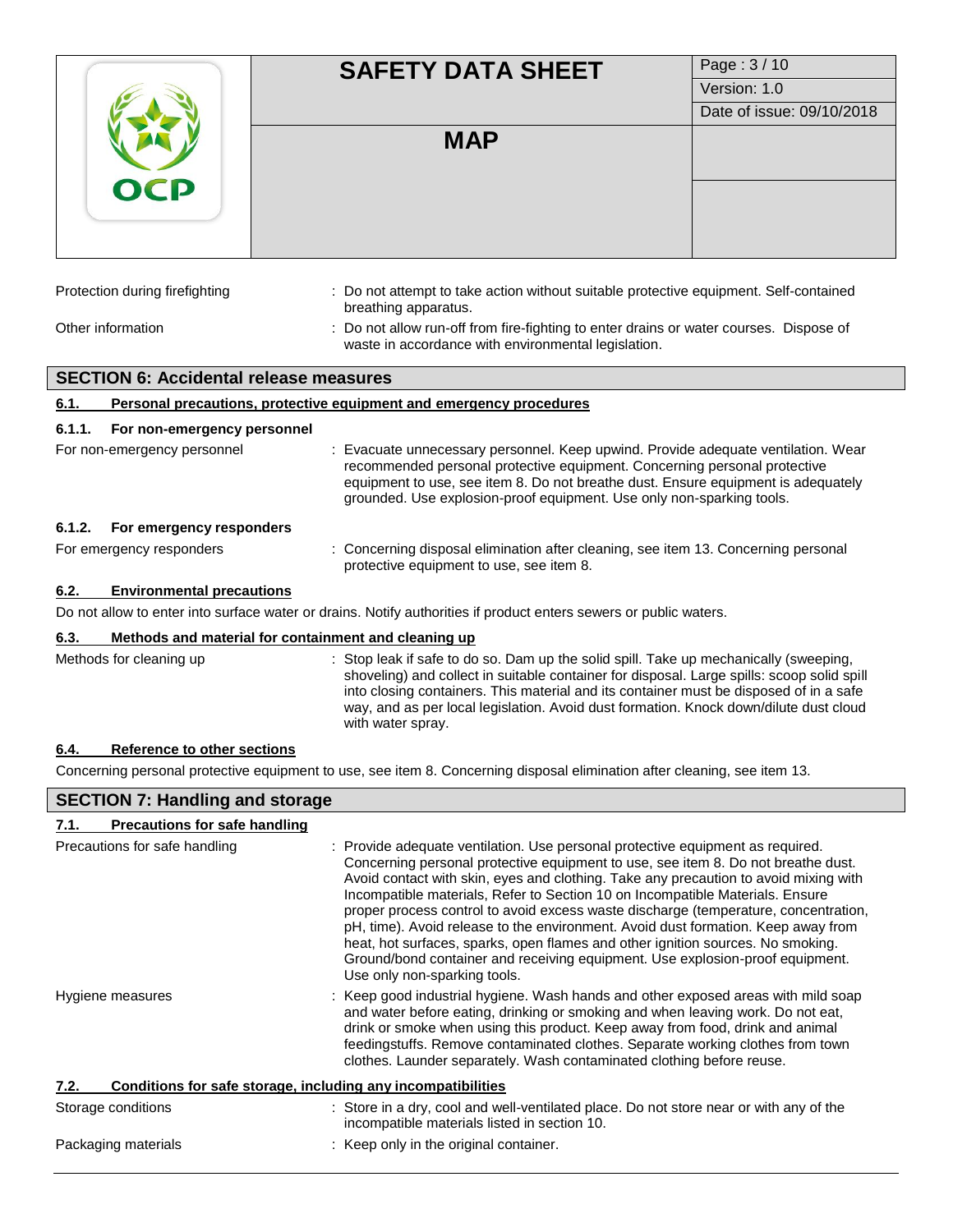| <b>OCP</b> | <b>SAFETY DATA SHEET</b> | Page: 4/10                |
|------------|--------------------------|---------------------------|
|            |                          | Version: 1.0              |
|            |                          | Date of issue: 09/10/2018 |
|            | <b>MAP</b>               |                           |
|            |                          |                           |
|            |                          |                           |

# **SECTION 8: Exposure controls/personal protection**

# **8.1. Control parameters**

| MAP (7722-76-1)                                                     |  |                                                                                                                                                                                                                                      |  |                                                                                                                                                                                                                                                             |
|---------------------------------------------------------------------|--|--------------------------------------------------------------------------------------------------------------------------------------------------------------------------------------------------------------------------------------|--|-------------------------------------------------------------------------------------------------------------------------------------------------------------------------------------------------------------------------------------------------------------|
| <b>ACGIH</b><br>ACGIH TWA (mg/m <sup>3</sup> )<br>No data available |  |                                                                                                                                                                                                                                      |  |                                                                                                                                                                                                                                                             |
| Ammonium sulphate (7783-20-2)                                       |  |                                                                                                                                                                                                                                      |  |                                                                                                                                                                                                                                                             |
| Not applicable                                                      |  |                                                                                                                                                                                                                                      |  |                                                                                                                                                                                                                                                             |
| Ammonium dihydrogenorthophosphate (7722-76-1)                       |  |                                                                                                                                                                                                                                      |  |                                                                                                                                                                                                                                                             |
| Not applicable                                                      |  |                                                                                                                                                                                                                                      |  |                                                                                                                                                                                                                                                             |
| Additional information                                              |  | : Personal air monitoring :<br>Room air monitoring<br>Recommended monitoring procedures                                                                                                                                              |  |                                                                                                                                                                                                                                                             |
| <b>Exposure controls</b><br>8.2.                                    |  |                                                                                                                                                                                                                                      |  |                                                                                                                                                                                                                                                             |
| Engineering measure(s)                                              |  | : Provide adequate ventilation. Organizational measures to prevent /limit releases,<br>dispersion and exposure. Safe handling: see section 7. Apply measures to prevent<br>dust explosions. Ensure equipment is adequately grounded. |  |                                                                                                                                                                                                                                                             |
| Personal protective equipment                                       |  |                                                                                                                                                                                                                                      |  | : The type of protective equipment must be selected according to the concentration<br>and amount of the dangerous substance at the specific workplace.                                                                                                      |
| Hand protection                                                     |  | hazardous substances.                                                                                                                                                                                                                |  | Not required for normal conditions of use. In case of repeated or prolonged contact<br>wear gloves. The quality of the protective gloves resistant to chemicals must be<br>chosen as a function of the specific working place concentration and quantity of |
| Eye protection                                                      |  | : Dust protection eye glasses.                                                                                                                                                                                                       |  |                                                                                                                                                                                                                                                             |
| Body protection                                                     |  | : Wear suitable protective clothing. Impervious clothing.                                                                                                                                                                            |  |                                                                                                                                                                                                                                                             |
| Respiratory protection                                              |  |                                                                                                                                                                                                                                      |  | : Not required for normal conditions of use. In case of insufficient ventilation, wear<br>suitable respiratory equipment. Effective dust mask. Filter type: P.                                                                                              |
| Thermal hazard protection                                           |  |                                                                                                                                                                                                                                      |  | : Not required for normal conditions of use. Use dedicated equipment.                                                                                                                                                                                       |
| Environmental exposure controls                                     |  | legislation.                                                                                                                                                                                                                         |  | Avoid release to the environment. Comply with applicable environmental protection                                                                                                                                                                           |

# **SECTION 9: Physical and chemical properties**

| Information on basic physical and chemical properties<br>9.1. |                                    |  |  |  |
|---------------------------------------------------------------|------------------------------------|--|--|--|
| Physical state                                                | : Solid                            |  |  |  |
| Appearance                                                    | : Granulate.                       |  |  |  |
| Color                                                         | : evenly colored                   |  |  |  |
| Odor                                                          | : odorless                         |  |  |  |
| Odor threshold                                                | : No data available                |  |  |  |
| рH                                                            | $: 4.5 - 5.5(10\%)$                |  |  |  |
| Melting / freezing point                                      | : 190 °C Decomposes before melting |  |  |  |
| Freezing point                                                | : No data available                |  |  |  |
| Initial boiling point and boiling range                       | $:$ Not applicable                 |  |  |  |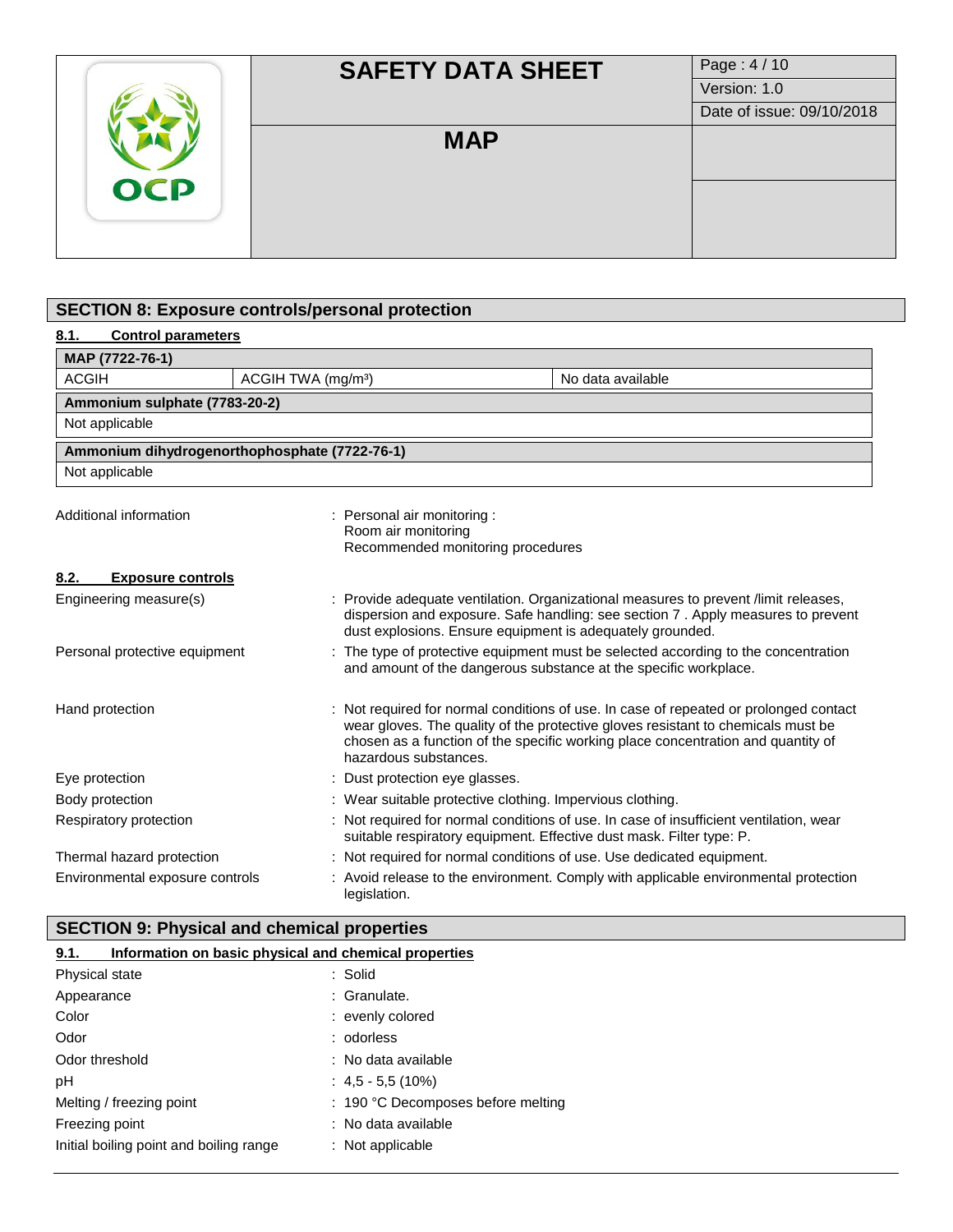# **SAFETY DATA SHEET** Page: 5/10 Version: 1.0 Date of issue: 09/10/2018 **MAP** Flash point : Not applicable Relative evaporation rate (butyl acetate=1) : No data available Flammability (solid, gas) : No data available Explosion limits : Not applicable Explosive properties : Not applicable. The classification procedures for self-reactive substances and mixtures need not be applied because there are no chemical groups present in the molecule associated with explosive or selfreactive properties. Oxidizing properties : Not applicable. Vapor pressure  $\therefore$   $\sim 0.06$  hPa (125°C) Relative density **in the case of the COV**  $\sim$  No data available Vapor density **in the case of the COV**  $\sim$  2011 : Not applicable Specific gravity / density  $\cdot$  Bulk density

Decomposition temperature : 125 °C Viscosity **in the Contract of Contract Contract Contract Contract Contract Contract Contract Contract Contract Contract Contract Contract Contract Contract Contract Contract Contract Contract Contract Contract Contract Con** Kinematic viscosity **interest in the Contract Contract Contract Contract Contract Contract Contract Contract Contract Contract Contract Contract Contract Contract Contract Contract Contract Contract Contract Contract Contr** 

#### **9.2. Other information**

Additional information : inorganic

# **SECTION 10: Stability and reactivity**

# **10.1. Reactivity**

Non flammable. Reference to other sections: 10.4 & 10.5.

#### **10.2. Chemical stability**

Hygroscopic. Stable under normal conditions.

#### **10.3. Possibility of hazardous reactions**

No dangerous reactions known under normal conditions of use.

Dynamic viscosity **by a contract of the COV**: No data available

Molecular weight : (NH4)H2PO4 115,03 g/mol Solubility : Water: No data available Partition coefficient n-octanol/water : No data available Auto-ignition temperature : Not applicable

#### **10.4. Conditions to avoid**

Exposure to moisture. Avoid dust formation. Keep away from sources of heat (e.g. hot surfaces), sparks and open flames. Safe handling: see section 7.

# **10.5. Incompatible materials**

Incompatible with strong acids and oxidizing agents. Copper alloys. Alkali. Sodium hypochlorite. Safe handling: see section 7.

#### **10.6. Hazardous decomposition products**

POx, NOx, NH3. Reference to other sections: 5.2.

# **SECTION 11: Toxicological information**

# **11.1. Information on toxicological effects**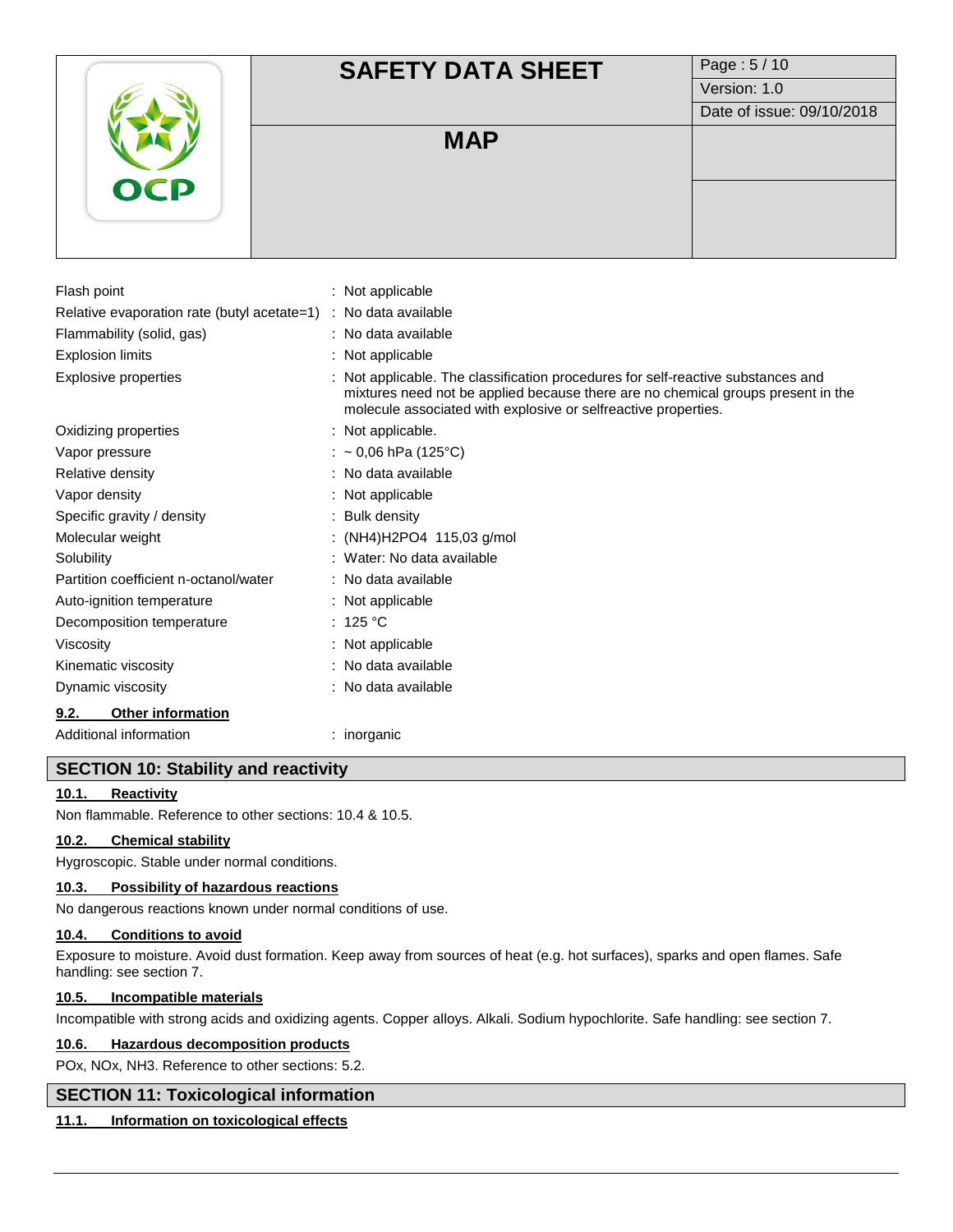|            | <b>SAFETY DATA SHEET</b> | Page: 6/10                |
|------------|--------------------------|---------------------------|
|            |                          | Version: 1.0              |
|            |                          | Date of issue: 09/10/2018 |
|            | <b>MAP</b>               |                           |
| <b>OCP</b> |                          |                           |
|            |                          |                           |

Acute toxicity **in the case of the contract of the contract of the contract of the contract of the contract of the contract of the contract of the contract of the contract of the contract of the contract of the contract of** 

(Based on available data, the classification criteria are not met)

| Ammonium sulphate (7783-20-2)                 |                                                                                                                         |
|-----------------------------------------------|-------------------------------------------------------------------------------------------------------------------------|
| LD50 oral rat                                 | 4250 mg/kg                                                                                                              |
| LD50 dermal rat                               | > 2000 mg/kg                                                                                                            |
| ATE US (oral)                                 | 4250 mg/kg body weight                                                                                                  |
| Ammonium dihydrogenorthophosphate (7722-76-1) |                                                                                                                         |
| LD50 oral rat                                 | 5750 mg/kg                                                                                                              |
| LD50 dermal rat                               | > 7940 mg/kg                                                                                                            |
| LD50 dermal rabbit                            | > 7940 mg/kg                                                                                                            |
| Skin corrosion/irritation                     | : Not classified                                                                                                        |
|                                               | (Based on available data, the classification criteria are not met)                                                      |
|                                               | pH: 4,5 - 5,5 (10%)                                                                                                     |
| Serious eye damage/irritation                 | : Not classified                                                                                                        |
|                                               | (Based on available data, the classification criteria are not met)<br>pH: 4,5 - 5,5 (10%)                               |
| Respiratory or skin sensitization             | : Not classified                                                                                                        |
|                                               | (Based on available data, the classification criteria are not met)                                                      |
| Germ cell mutagenicity                        | : Not classified                                                                                                        |
|                                               | (Based on available data, the classification criteria are not met)                                                      |
| Carcinogenicity                               | : Not classified                                                                                                        |
|                                               | (Based on available data, the classification criteria are not met)                                                      |
| Reproductive toxicity                         | : Not classified                                                                                                        |
|                                               | (Based on available data, the classification criteria are not met)                                                      |
| Specific target organ toxicity – single       | : Not classified                                                                                                        |
| exposure                                      | (Based on available data, the classification criteria are not met)                                                      |
|                                               |                                                                                                                         |
| Specific target organ toxicity – repeated     | : Not classified                                                                                                        |
| exposure                                      | (Based on available data, the classification criteria are not met)                                                      |
| Aspiration hazard                             | : Not classified                                                                                                        |
|                                               | (Based on available data, the classification criteria are not met)                                                      |
|                                               |                                                                                                                         |
| Inhalation                                    | : The following symptoms may occur: Inhalation of dust may cause irritation of the<br>respiratory system.               |
| Skin contact                                  | : The following symptoms may occur: Contact with dust may cause mechanical<br>irritation or drying of the skin.         |
| Eye contact                                   | : The following symptoms may occur: Dust may cause painful eye irritation and<br>tearing.                               |
| Symptoms/injuries after ingestion             | : The following symptoms may occur: Ingestion may cause nausea and vomiting,<br>Gastrointestinal complaints.            |
| Other information                             | Symptoms related to the physical, chemical and toxicological characteristics. For<br>further information see section 4. |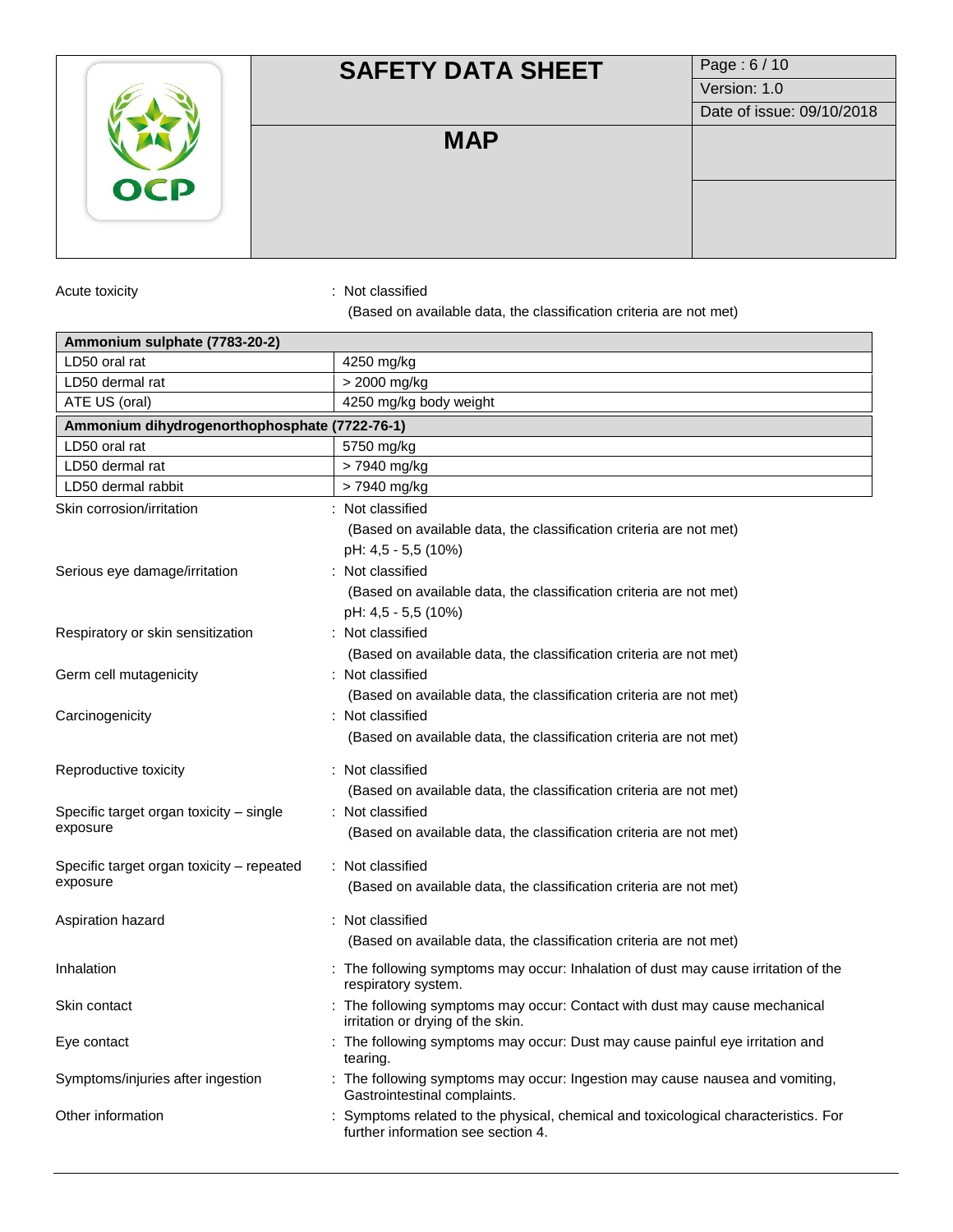|            | <b>SAFETY DATA SHEET</b> | Page: 7/10                |
|------------|--------------------------|---------------------------|
|            |                          | Version: 1.0              |
|            |                          | Date of issue: 09/10/2018 |
|            | <b>MAP</b>               |                           |
| <b>OCP</b> |                          |                           |
|            |                          |                           |

# **SECTION 12: Ecological information**

# **12.1. Toxicity**

Ecology - general : not hazardous. According to the criteria of the EC-classification and labeling "dangerous for the environment" (93/21/EEC) the material/product is not to be classified as dangerous to the environment.

| Ammonium sulphate (7783-20-2) |                                                                            |
|-------------------------------|----------------------------------------------------------------------------|
| LC50 fish 1                   | 53 mg/l (96 h)                                                             |
| EC50 Daphnia 1                | 169 mg/l (Daphnia magna)                                                   |
| LC50 fish 2                   | 480 mg/l (Exposure time: 96 h - Species: Brachydanio rerio [flow-through]) |
| ErC50 (algae)                 | 2700 mg/l                                                                  |
| NOEC chronic fish             | $5,29 \text{ rad}$                                                         |
| NOEC chronic crustacea        | $3,12 \text{ mg/l}$                                                        |

#### **12.2. Persistence and degradability**

| MAP (7722-76-1)               |                                                                                                |
|-------------------------------|------------------------------------------------------------------------------------------------|
| Persistence and degradability | Not applicable. The study does not need to be conducted because the substance is<br>inorganic. |

#### **12.3. Bioaccumulative potential**

| MAP (7722-76-1)                               |                               |  |
|-----------------------------------------------|-------------------------------|--|
| Partition coefficient n-octanol/water         | No data available             |  |
| Bioaccumulative potential                     | There is no bioaccumulation.  |  |
| Ammonium sulphate (7783-20-2)                 |                               |  |
| Partition coefficient n-octanol/water         | $-5.1$ (at 25 °C)             |  |
| Ammonium dihydrogenorthophosphate (7722-76-1) |                               |  |
| BCF fish 1                                    | (no bioaccumulation expected) |  |

### **12.4. Mobility in soil**

| MAP (7722-76-1)  |                         |  |
|------------------|-------------------------|--|
| Mobility in soil | o data available<br>NO. |  |
| Ecology<br>soil  | : applicable.<br>Νo     |  |

#### **12.5. Other adverse effects**

Other adverse effects : No data available.

| <b>SECTION 13: Disposal considerations</b>    |                                                                                                                                                                                                                                                                                                                                                                                                                                                                                                              |  |
|-----------------------------------------------|--------------------------------------------------------------------------------------------------------------------------------------------------------------------------------------------------------------------------------------------------------------------------------------------------------------------------------------------------------------------------------------------------------------------------------------------------------------------------------------------------------------|--|
| Waste treatment methods<br>13.1.              |                                                                                                                                                                                                                                                                                                                                                                                                                                                                                                              |  |
| Product/Packaging disposal<br>recommendations | : Avoid release to the environment. Dispose of empty containers and wastes safely.<br>Safe handling: see section 7. Refer to manufacturer/supplier for information on<br>recovery/recycling. Recycling is preferred to disposal or incineration. If recycling is<br>not possible, eliminate in accordance with local valid waste disposal regulations.<br>Handle contaminated packages in the same way as the substance itself. Dispose of<br>contaminated materials in accordance with current regulations. |  |
| Additional information                        | : Dispose of contaminated materials in accordance with current regulations.                                                                                                                                                                                                                                                                                                                                                                                                                                  |  |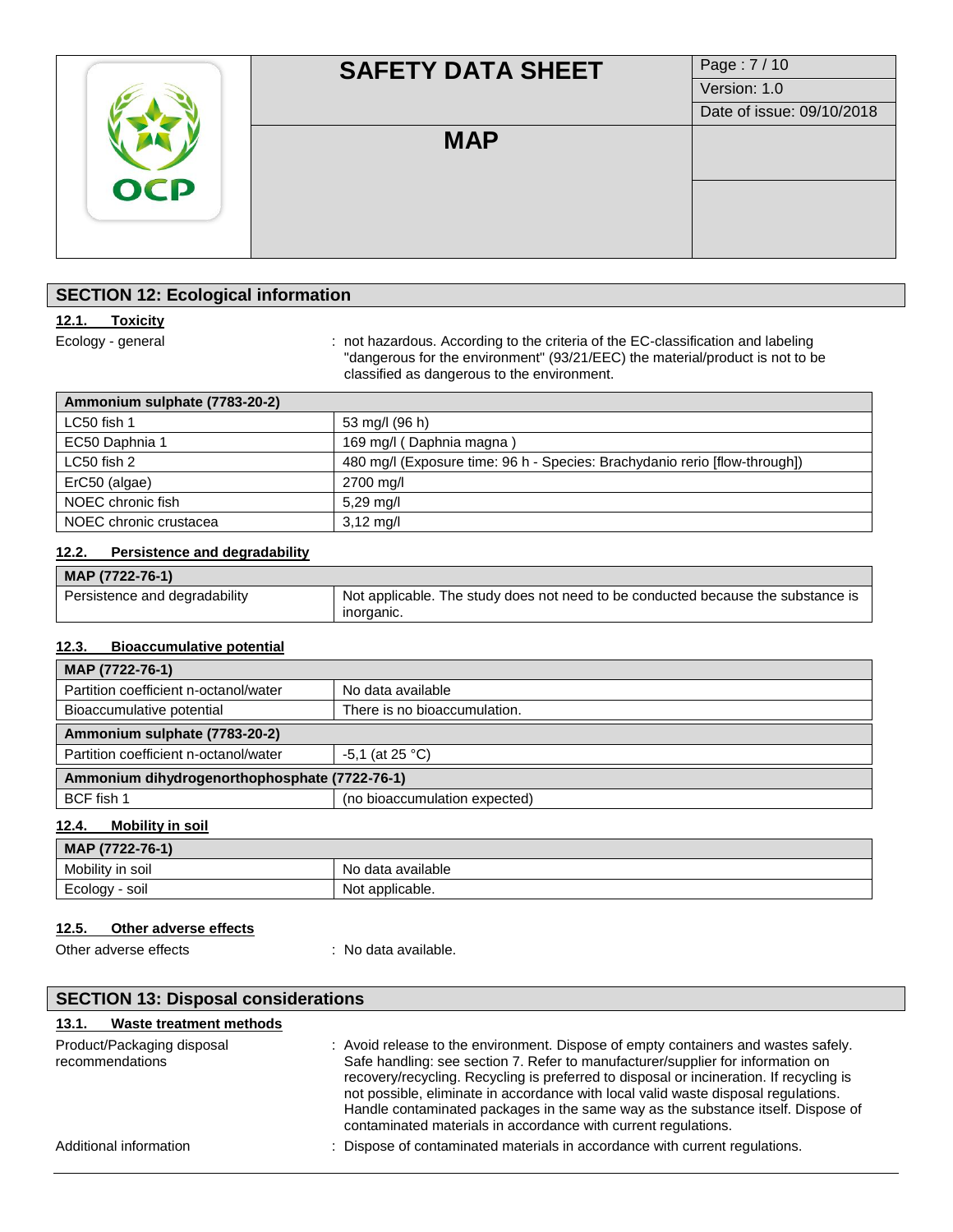|            | <b>SAFETY DATA SHEET</b> | Page: 8/10                |
|------------|--------------------------|---------------------------|
|            |                          | Version: 1.0              |
|            |                          | Date of issue: 09/10/2018 |
|            | <b>MAP</b>               |                           |
| <b>OCP</b> |                          |                           |
|            |                          |                           |

# **SECTION 14: Transport information**

#### **Department of Transportation (DOT)**

In accordance with DOT

Not regulated for transport

# **Transportation of Dangerous Goods**

No additional information available

#### **Transport by sea**

No additional information available

#### **Air transport**

No additional information available

# **SECTION 15: Regulatory information**

#### **15.1. US Federal regulations**

**Ammonium sulphate (7783-20-2)**

Listed on the United States TSCA (Toxic Substances Control Act) inventory

**Ammonium dihydrogenorthophosphate (7722-76-1)**

Listed on the United States TSCA (Toxic Substances Control Act) inventory

#### **15.2. International regulations**

#### **CANADA**

**MAP (7722-76-1)** WHMIS Classification Not applicable **Ammonium sulphate (7783-20-2)** Listed on the Canadian DSL (Domestic Substances List) WHMIS Classification **VELA CLASS CLASS** Uncontrolled product according to WHMIS classification criteria **Ammonium dihydrogenorthophosphate (7722-76-1)**

Listed on the Canadian DSL (Domestic Substances List)

# **EU-Regulations**

**Ammonium sulphate (7783-20-2)**

Listed on the EEC inventory EINECS (European Inventory of Existing Commercial Chemical Substances)

# **Ammonium dihydrogenorthophosphate (7722-76-1)**

Listed on the EEC inventory EINECS (European Inventory of Existing Commercial Chemical Substances)

#### **National regulations**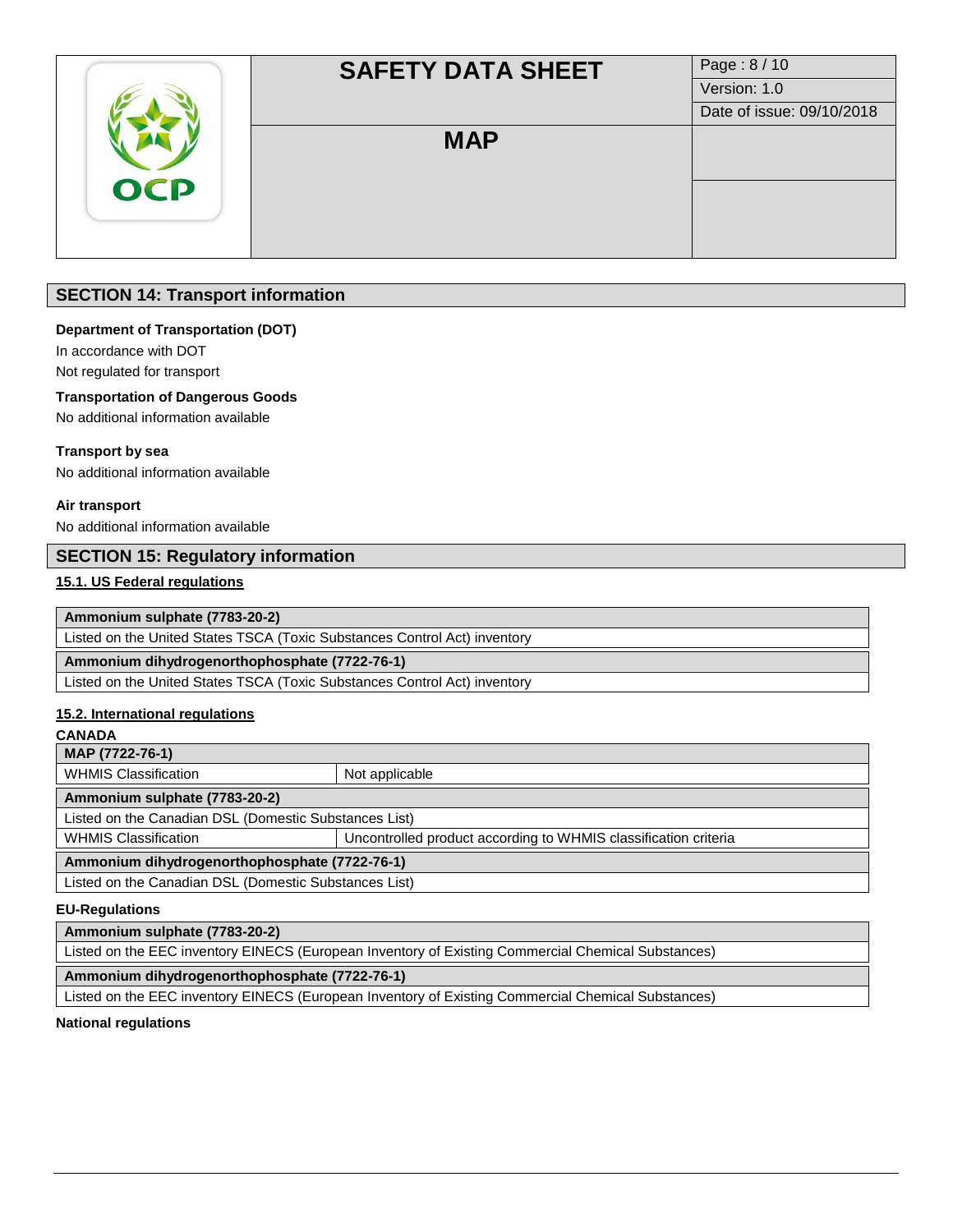|            | <b>SAFETY DATA SHEET</b> | Page: 9/10                |
|------------|--------------------------|---------------------------|
|            |                          | Version: 1.0              |
|            |                          | Date of issue: 09/10/2018 |
| <b>OCP</b> | <b>MAP</b>               |                           |
|            |                          |                           |
|            |                          |                           |

### **Ammonium sulphate (7783-20-2)**

Listed on the AICS (Australian Inventory of Chemical Substances)

Listed on IECSC (Inventory of Existing Chemical Substances Produced or Imported in China)

Listed on the Japanese ENCS (Existing & New Chemical Substances) inventory

Listed on the Japanese ISHL (Industrial Safety and Health Law)

Listed on the Korean ECL (Existing Chemicals List)

Listed on NZIoC (New Zealand Inventory of Chemicals)

Listed on PICCS (Philippines Inventory of Chemicals and Chemical Substances)

Listed on the Canadian IDL (Ingredient Disclosure List)

Listed on INSQ (Mexican National Inventory of Chemical Substances)

Listed on CICR (Turkish Inventory and Control of Chemicals)

Listed on the TCSI (Taiwan Chemical Substance Inventory)

**Ammonium dihydrogenorthophosphate (7722-76-1)**

Listed on the AICS (Australian Inventory of Chemical Substances) Listed on IECSC (Inventory of Existing Chemical Substances Produced or Imported in China) Listed on the Japanese ENCS (Existing & New Chemical Substances) inventory Listed on the Japanese ISHL (Industrial Safety and Health Law) Listed on the Korean ECL (Existing Chemicals List) Listed on NZIoC (New Zealand Inventory of Chemicals) Listed on PICCS (Philippines Inventory of Chemicals and Chemical Substances) Listed on INSQ (Mexican National Inventory of Chemical Substances)

Listed on CICR (Turkish Inventory and Control of Chemicals)

Listed on the TCSI (Taiwan Chemical Substance Inventory)

#### **15.3. US State regulations**

No additional information available

# **SECTION 16: Other information**

| Sources of key data used to compile the<br>datasheet | : European Chemicals Bureau, SDS supplier, CSR.                                                                                                                                                                                                                                                                                                                                                                                                                                                                                                                                                                                                                                                                              |
|------------------------------------------------------|------------------------------------------------------------------------------------------------------------------------------------------------------------------------------------------------------------------------------------------------------------------------------------------------------------------------------------------------------------------------------------------------------------------------------------------------------------------------------------------------------------------------------------------------------------------------------------------------------------------------------------------------------------------------------------------------------------------------------|
| Abbreviations and acronyms                           | : $BTT = B$ reakthrough time (maximum wearing time). DMEL = Derived Minimal Effect<br>level. EC50 = Median Effective Concentration. EL50 = Median effective level. ErC50<br>$=$ EC50 in terms of reduction of growth rate. ErL50 $=$ EL50 in terms of reduction of<br>growth rate. $LC50 =$ Median lethal concentration. $LD50 =$ Median lethal dose. $LL50$<br>$=$ Median lethal level. NA = Not applicable. NOEC = No observed effect<br>concentration. NOELR = No observed effect loading rate. N.O.S. = Not Otherwise<br>Specified. OEL = Occupational Exposure Limits - Short Term Exposure Limits<br>(STELs). STOT = Specific Target Organ Toxicity. TWA = time weighted average.<br>VOC = Volatile organic compounds. |
| Training advice                                      | : Training staff on good practice. Manipulations are to be done only by qualified and<br>authorized persons.                                                                                                                                                                                                                                                                                                                                                                                                                                                                                                                                                                                                                 |
| Other information                                    | : Classification / Assessment method : Calculation method.                                                                                                                                                                                                                                                                                                                                                                                                                                                                                                                                                                                                                                                                   |